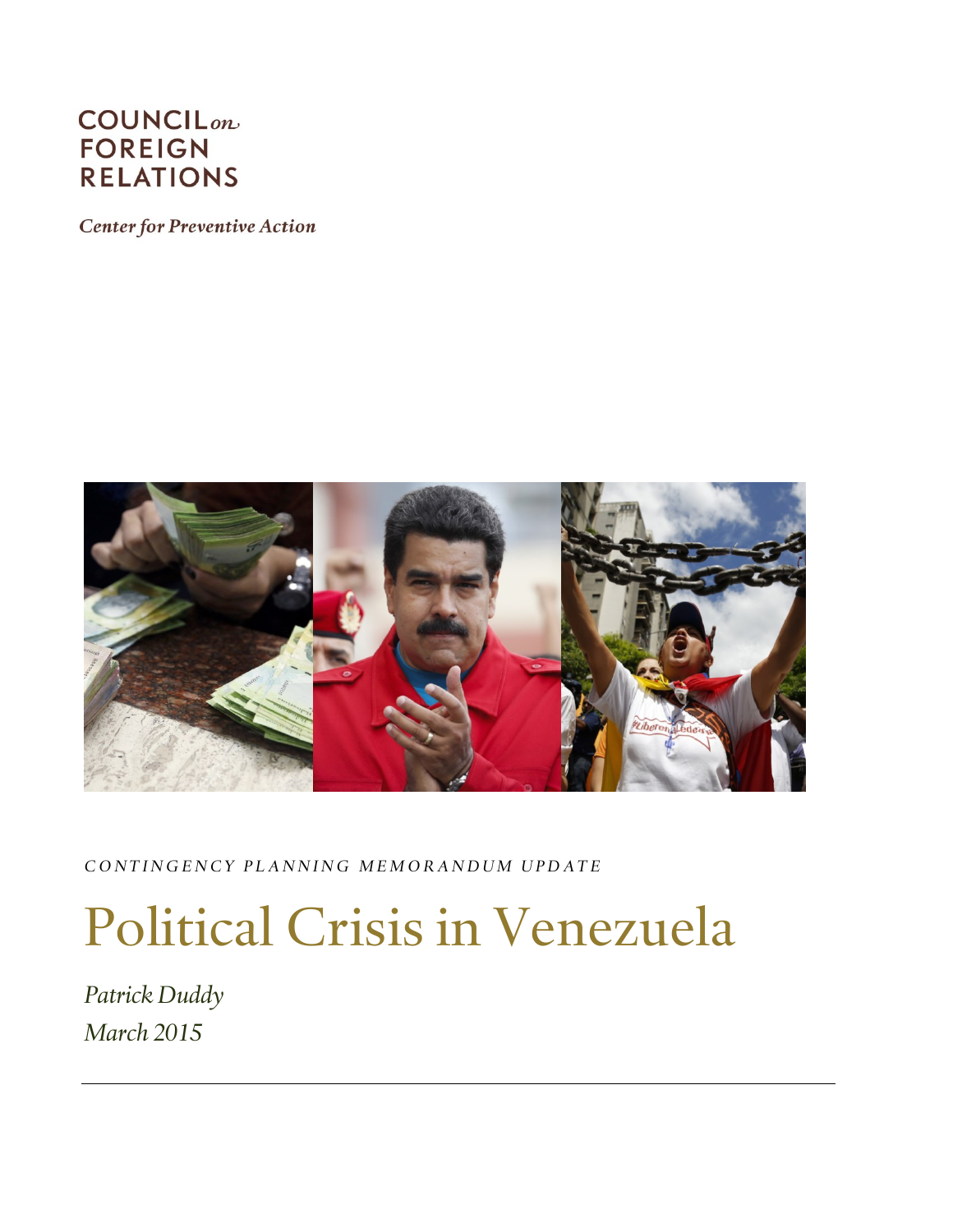Venezuela is in a state of protracted crisis. Since early 2014, public frustration has been steadily rising over shortages of basic consumer goods and skyrocketing inflation, which spiked above 68 percent last year and may reach 100 percent by December 2015. The economy has contracted sharply and is expected to shrink further this year. The failure of President Hugo Chávez's successor, Nicolás Maduro, to respond effectively to these challenges has caused his approval ratings to plummet to 23 percent. In the past nine months, fissures within the ranks of the government and its base have also appeared. The risks outlined in a 2012 Council on Foreign Relations (CFR) Contingency Planning Memorandum, "[Political Unrest in Venezuela](http://www.cfr.org/venezuela/political-unrest-venezuela/p28936)," remain valid, as the possibility of significant political instability continues to increase.

#### *N E W C O N C E R N S*

Venezuela's relations with the United States are toxic. Maduro regularly accuses the United States of complicity in an "economic war" against Venezuela and of actively working to overthrow the government.

Maduro used a recently announced U.S. executive order authorizing sanctions and characterizing the situation in Venezuela as "an extraordinary threat to the national security and foreign policy of the United States" as a pretext to seek and receive from the legislature authority to govern by decree until the end of the year. The Union of

*Venezuela could see widespread clashes.*

South American states (UNASUR) has unanimously supported Venezuela and called on the United States to revoke the sanctions and respect Venezuelan sovereignty.

The Venezuelan government has become more authoritarian since Maduro's election in 2013. Anti-government demonstrations in February and March 2014 in response to inflation and shortages were repressed with force, resulting in several dozen killed, hundreds injured, and thousands arrested. The government's reaction to the protests discredited the Maduro administration in the eyes of many international observers.

*V E N E Z U E L A ' S I N F L A T I O N ( 2 0 0 9 T O 2 0 1 4 )*



Blue: Venezuela's consumer price index (left) Black: Money supply, M1, in Venezuelan Bolivars (right) *Source:* Pantheon Macroeconomics.

The collapse of international oil prices has intensified Venezuela's problems. Oil exports account for over 96 percent of its export earnings. Price controls and a chaotic exchange rate system have resulted in severe shortages of food and other basic necessities. Neither private sector retailers nor government subsidized supermarkets have been able to keep store shelves stocked. Thousands of Venezuelans now stand in lines daily to purchase the limited supplies of staples. Some medical facilities have had to suspend operations or forego certain procedures due the shortage of medicines. The scarcity of basic food items and medicines has become a national calamity. Unless there is a sustained

rebound for oil prices, the Venezuelan people are likely to experience significant austerity throughout the months leading up to the legislative elections in the fall of 2015.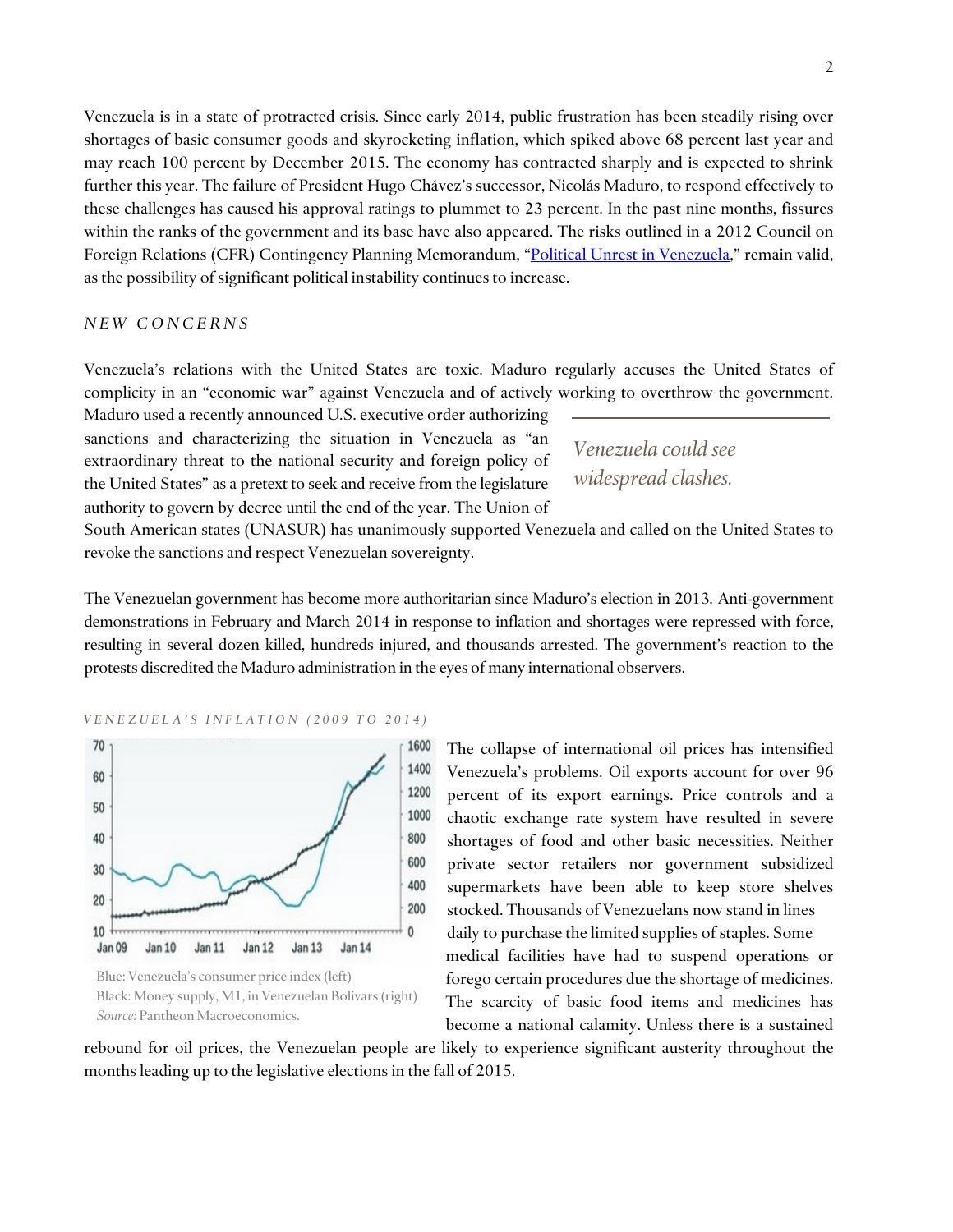Venezuela could see widespread clashes between opposition demonstrators and armed civilian groups of government supporters (known as *colectivos*) and uniformed security forces if support for Maduro continues to drop and it appears likely the opposition will win control of the legislature, if calls for a presidential resignation gain momentum, or if shortages become more severe. Food riots and looting are also possible if shortages become more severe. Opposition leader Leopoldo López and others are still imprisoned and Caracas Mayor Antonio Ledezma was arrested in February 2015. Their detention has become a rallying point for the opposition. Anticipating a resurgence of protest, the Ministry of Defense has announced that security forces will be authorized to use lethal force to repress demonstrators.

## *POLICY IMPLICATIONS*

There is little the United States can do on its own to affect change within Venezuela, but protracted political and economic crises would be damaging to long-term U.S. interests in protecting human rights, promoting representative democracy and sustainable economic growth in the Western Hemisphere, and curbing illicit financial flows from Venezuelan corruption. It would also make drug trafficking through Venezuela more difficult to track. UNASUR' reaction to U.S. sanctions has given Maduro's confidence a boost and diminished the likelihood that he will change course politically or economically absent strong regional pressure. Further unilateral U.S. efforts to mitigate the effects of the current crisis will be rejected by the Venezuelan government and UNASUR as interventionist.

### *R E C O M M E N D A T I O N S*

- The United States should use public diplomacy and the Voice of America to make clear that the United States is not intervening in Venezuela's internal affairs while stressing that the deterioration of the human rights situation and abrogation of political liberties are regional concerns.
- The United States should leverage Department of Defense connections with militaries around the region to stress to the Venezuelan security forces their obligation to uphold the constitution, uphold democracy, and respect human rights. The United States should also assure other militaries in Latin America that it is not considering military action against Venezuela.
- The United States should work with the Organization of American States (OAS) and support UNASUR efforts to restart a genuine dialogue aimed at establishing conditions for free, fair, and credible legislative elections. Member states should also encourage Venezuela to accept election observers as soon as a date is established for the fall legislative elections.
- The United States should privately urge individual countries—particularly Brazil, Chile, Colombia, and Peru—to endorse the OAS secretary-general's call for the release of political prisoners and to remind Venezuela of its obligations as a signatory of the Inter-American Democratic Charter.
- The United States should remind regional governments that the current U.S. sanctions target individuals, not the country as a whole. U.S. officials should stress that the United States remains the largest market for Venezuelan oil and has sought to avoid measures that would impose greater hardship on the Venezuelan people.
- The United States should emphasize publically and diplomatically that it has not broken relations with Venezuela and remains interested in a more productive and practical relationship.
- In the event of a generalized crisis, the United States along with other concerned nations should call on the OAS secretary-general to appoint a special commission to travel to Venezuela to report on developments and promote inclusive dialogue.